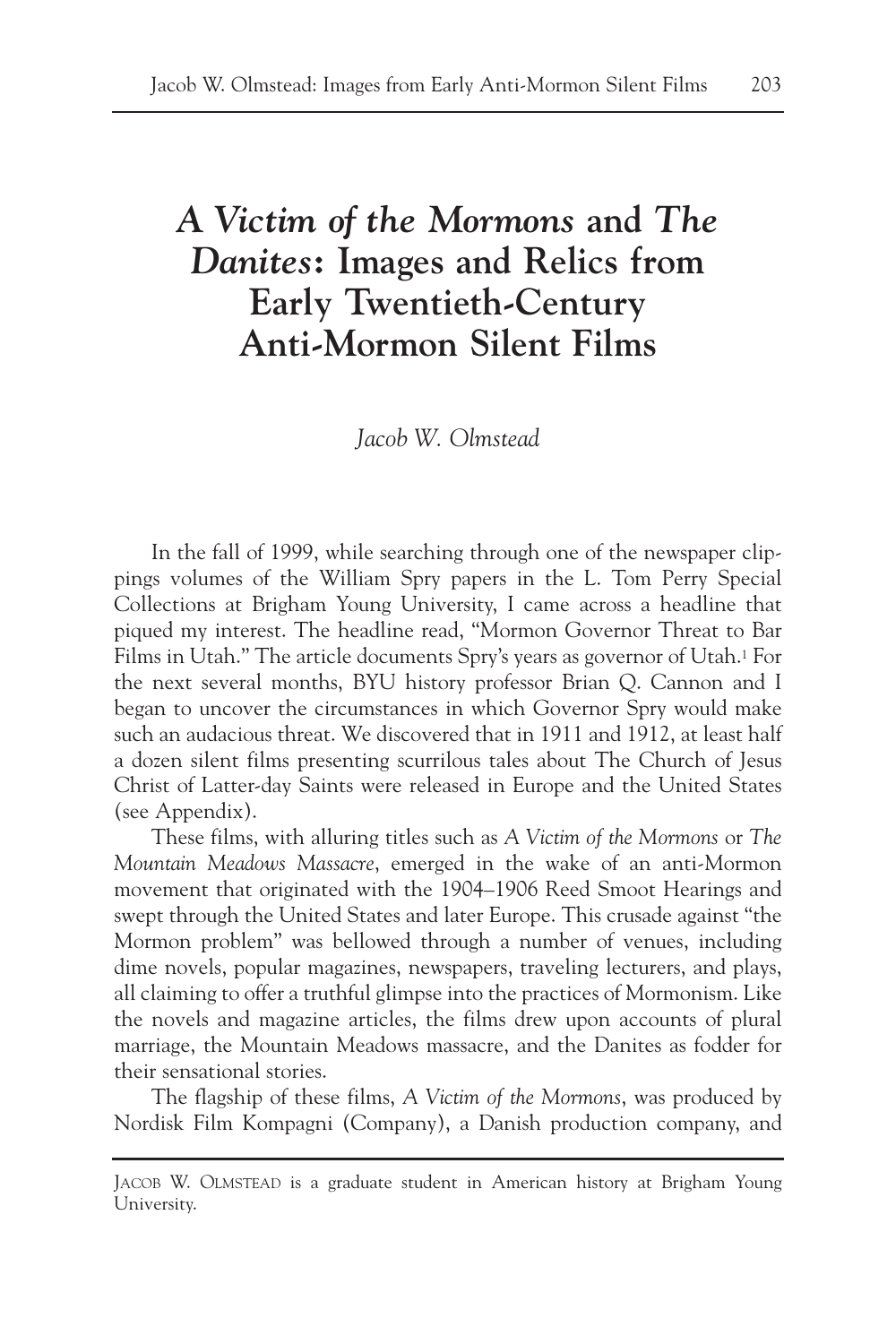began showing in England in October 1911 where Mormon efforts, led by Rudger Clawson, president of the European Mission, experienced limited success combating the influence of this film. In the first weeks of 1912, the First Presidency learned that *A Victim of the Mormons* would be released to American audiences in February and that another film entitled *The Mountain Meadows Massacre*, produced by Pathé Frères, a French production company, was already being viewed by audiences on the West coast. Concerned about the economic backlash they believed would result for the libelous depiction of Utah in *The Mountain Meadows Massacre*, Salt Lake City's Commercial Club and Governor Spry began a campaign demanding Pathé rescind distribution of the film. These protests and similar demands made by local theater owners achieved no tangible results.

Meanwhile, the First Presidency, working behind the scenes through Eastern States Mission President Ben E. Rich and others, complained to the National Board of Censorship, which previewed the films before their distribution, only to discover the titular nature of this board. While representatives worked to squash *A Victim of the Mormons*, several other films were released, including *The Mormon*, produced by the American Film Manufacturing Company, and *Marriage or Death*, another Pathé production. However, because of the groundbreaking length of *A Victim of the Mormons* and the fact that it claimed to depict the practices of modern missionaries as opposed to the content of other films, which claimed to be based on historical facts, the Church's energy was focused on *A Victim of the Mormons*. Winning a small victory, the Church's efforts resulted in the reversal by the board to approve *A Victim of the Mormons* until changes were made*.* The board, however, having no real power, was unable to enforce its recommendations, and apparently the film was distributed unchanged. As to the other films, Church liaisons working with the National Board of Censorship were continually frustrated because the films had received approval long before the Church was ever aware of their existence.

Although the efforts of the Church to suppress these anti-Mormon films resulted in few victories, its encounter with these early films is significant for several reasons. First, it illustrated the Church's burgeoning sensitivity to its public image in the early twentieth century. Second, the attack upon the Church and Utah, which these films represented, generated an amazing sense of unity and cooperation as both Mormons and Gentiles worked together for the good of Utah and her citizens. Finally, this early experience with film gave Church leaders pause as they considered the power of this growing new media and the Church's relationship to it.2

Today, these films and the studios that produced them have long been forgotten. And although these films greatly agitated members of the Church in Utah, the films came and went with limited fanfare or critical acclaim in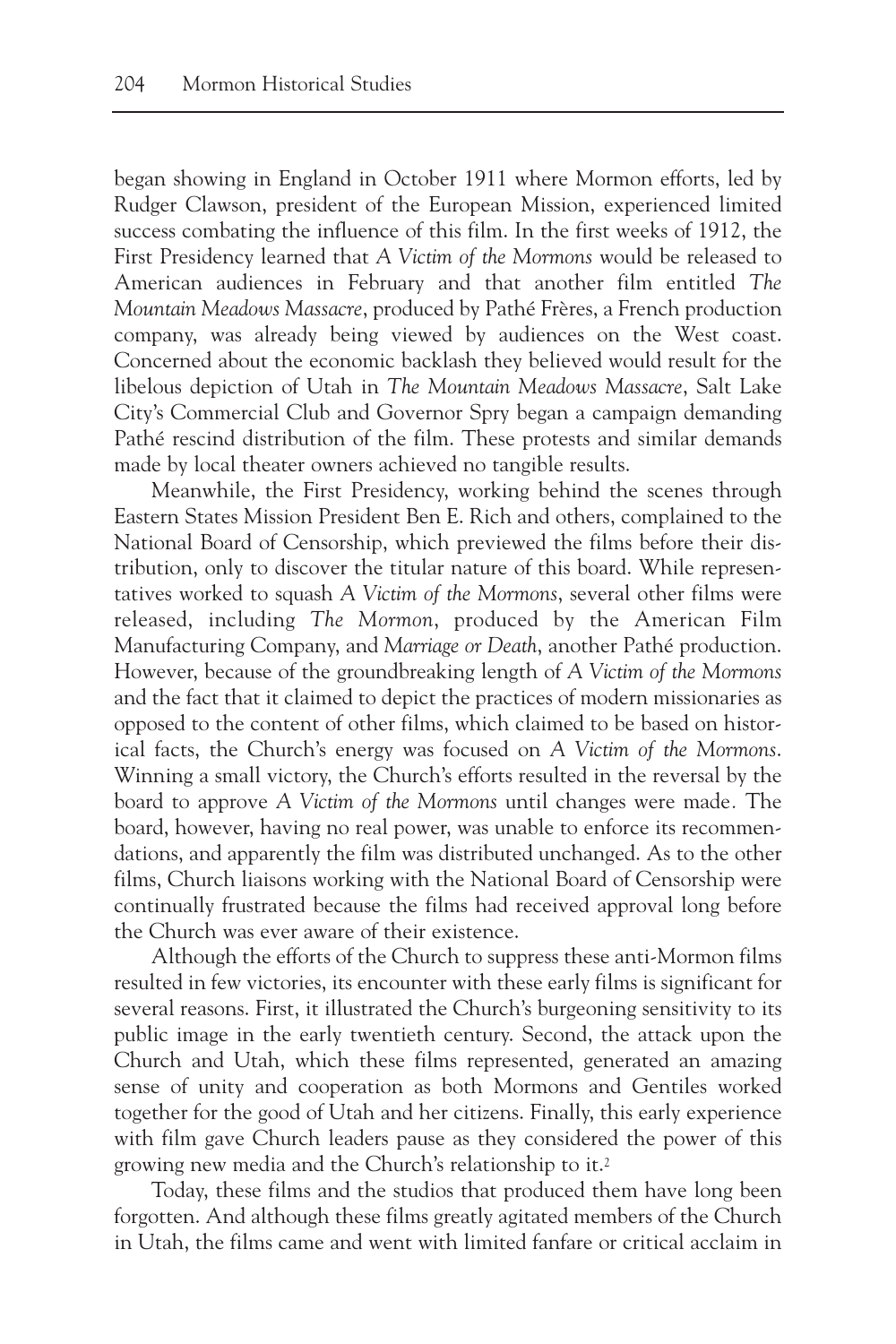the motion picture industry. With the exception of *A Victim of the Mormons*, copies of the films themselves are not extant.3 This is unfortunate because these were the earliest depictions of the Church on the silver screen. Fortunately, some remnants from these productions have survived in the special collections at the Margaret Herrick Library at the Academy of Motion Picture Arts and Sciences and Academy Foundation in Beverly Hills, California, in the LDS Church History Library at the Church Office Building of The Church of Jesus Christ of Latter-day Saints, Salt Lake City, Utah, and from film trade papers published at the time these films were released. This article showcases a few of the remaining items from *A Victim of the Mormons* and *The Danites*, accompanied by brief historical sketches of these films. These particular films were chosen primarily because their star power, length, and cinematography set them apart as perhaps not only the most memorable but also, and more importantly, the most documented of the 1911–1912 anti-Mormon silent films.

#### *A Victim of the Mormons*

Produced by the Danish film company, Nordisk Films, *Mormonens Offer* (*A Victim of the Mormons*) was released in Copenhagen, Denmark, on 2 October 1911 and later in London on 10 October 1911. As previously mentioned, after its debut in England, despite the efforts of European Mission President Rudger Clawson, little success was achieved in scotching the influence of this film. (See Images 1 and 2.) After the First Presidency learned of its forthcoming 3 February 1912 release in the United States, they began a vigorous campaign aimed at suppressing the film through the National Board of Censorship. Though the board ultimately rescinded its approval until all references to Mormonism were edited out, the film was apparently released with no changes.<sup>4</sup>

Mormon leaders had good reason to fret about the release of *A Victim of the Mormons*. The film was the brainchild of Ole Olsen, the founder of Nordisk and a respected producer whose award-winning production company was "a major [film] supplier to the world market . . . between 1910 and 1916."5 Bordering on the revolutionary, this hour-long feature, which had to be spooled on three reels, was nearly three times the length of the average film.6 Moreover, its cast included several celebrities, including Vlademar Psilander, perhaps the most popular actor of early twentieth-century Danish film, and noted director August Blom.7

Olsen, having a flair for the melodramatic, often roused emotions through provocative subject matter; and, in the case of *A Victim of the Mormons*, he was the first to cash in on the European concern over the "Mormon problem" and the prevailing stories of missionaries absconding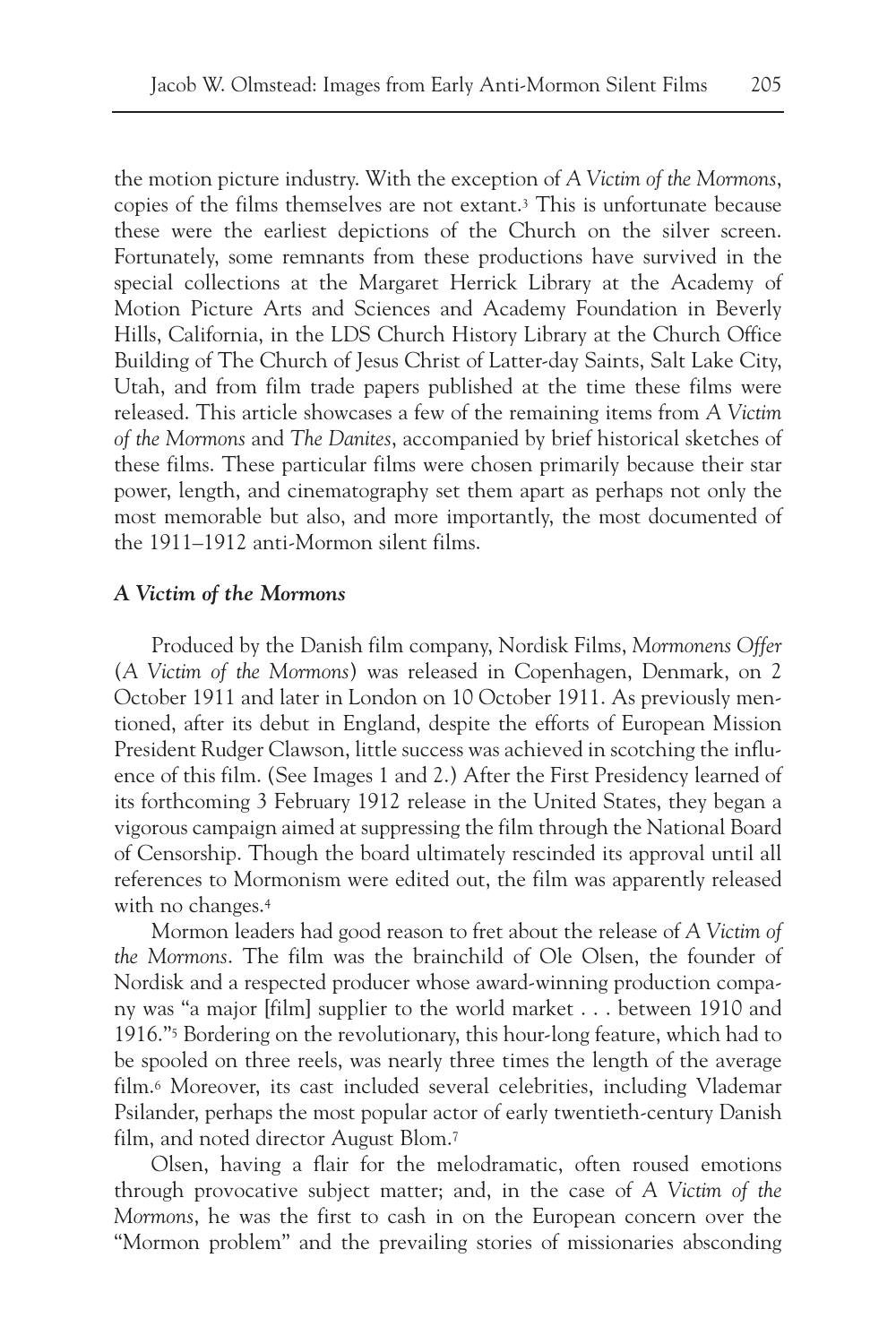with young women to Utah.<sup>8</sup> While the story line was typical of anti-Mormon fare, its advertisement campaign, particularly in Europe, was ingenious. (See Image 3.) While advertising the film length, release date, and plot and playing on the fears concerning Mormon elders abducting women, the promoters sent "three-sheet" promotional programs to exhibitors, claiming that "He who sees this film and reads this text booklet is warned against the deception of Mormonism." Moreover, the promotions argued that the film, "by its very sensationalism, should do more to counteract the growth of Mormonism in this country than all the preaching against it, even by the most noted clerics."9 (See Images 4 and 5.)

While the rhetoric of the programs played to the fears of the public and advocated a social morality, advertisements for exhibitors gave other reasons for purchasing the film for distribution. Before its release in London and in the United States, ads printed in film trade papers promised substantial, even record-breaking, ticket sales. While the English trade paper *Bioscope* noted, "This Great Winner Creates a Record Booking," an American paper, *The Moving Picture News*, claimed that the film "HAS NO EQUAL AS A MONEY- MAKER."10 In addition, after the film's release, both English and American trade papers noted that because of the huge demand for *A Victim of the Mormons*, second-run copies were being made available for purchase.11 Perhaps exaggerating the significance of the film, ads in *The Moving Picture News* claimed the picture to be the "Greatest Box-Office Feature of the Day" and ran an article detailing how busy the offices of The Great Northern Special Feature Film Company, the American company distributing the film for Nordisk, had been in responding to all the requests for the film.12 (See Image 6.)

As described in the promotion pamphlets, the film tells of the travails of Florence Grange, played by Frau Clara Weith, who is abducted by a Mormon "preacher" named "Reverend" Andrew Larson, played by Vlademar Psilander, and taken to Utah to become a plural wife. In the opening scene, Larson meets Florence in a restaurant through her brother George and is instantly attracted to her. Wasting no time wooing her to his faith, Larson gives Florence an "admission card" to a Mormon meeting. Because she feels as though she had been neglected by her fiancé, Leslie Berg, Florence attends the meeting. Ultimately, Larson is able to indoctrinate Florence and convince her to return with him to Utah, despite the attempts of Leslie to keep the two from fraternizing. Florence later sneaks away from her home and joins Larson at the railway station. Her parents, noticing her absence, look for her in her room—only to discover Larson's note requesting she join him at the train station.

The second half of the film opens with George and Leslie informing the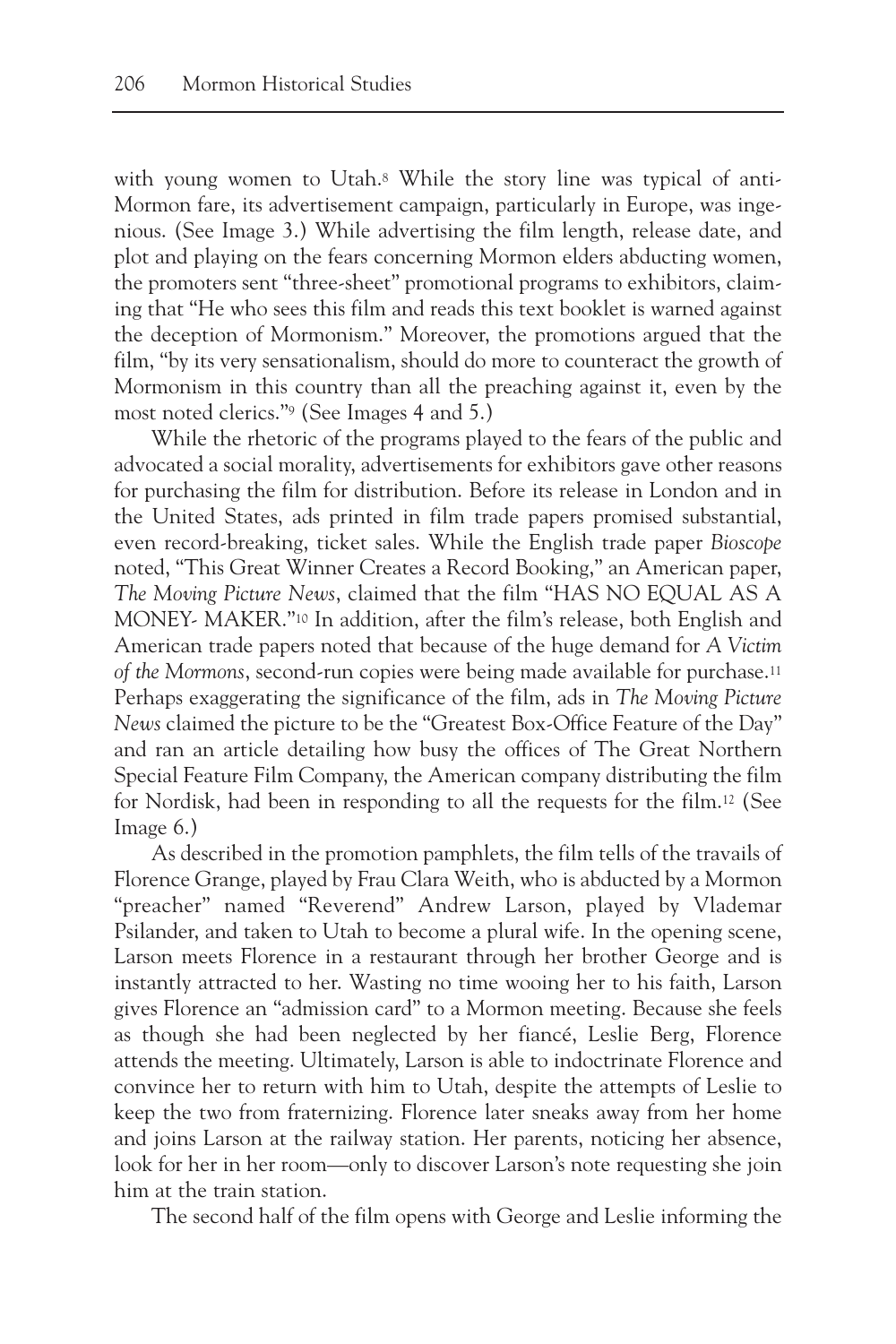police of the abduction, who in turn give the harbor police a description of Larson and Florence. With the aid of a Mormon "brother," Larson drugs and gags Florence and exchanges her coat and hat, enabling them to board the ship unsuspected while his Mormon friends, one wearing Florence's coat and hat, are detained. Hearing of the capture, George and Leslie go to pick up Florence—only to discover the coverup. Through "wireless telegraphy," the ship's captain is notified to detain the pair upon arrival, but these attempts are foiled by Larson who escapes with his captive. Learning of these events, George and Leslie decide to leave for Utah. Shortly after Larson and Florence arrive in Utah, Florence is locked in her "boudoir" and becomes friends with Larson's sympathetic first wife. Later, Larson leaves to perform a baptism in the Mormon temple, which, according to the pamphlet, is "portrayed in a striking scene." Meanwhile, George and Leslie arrive in Utah and follow Larson from the temple to his home. After several attempts to thwart his pursuers, including hiding Florence in the cellar, which is accessible only through a secret passage and a trap door, George and Leslie discover Florence. In the final scene, Larson attempts to murder Florence at gunpoint but is overpowered by Leslie as the shot is fired. In a twist of irony, Larson is killed by his own gun.13

As shocking and offensive as the plot of *A Victim of the Mormons* must have been to the leadership and membership of the Church, graphic images from the film, specifically the scenes portraying the temple, must have been equally appalling. (See Image 7.) These scenes showed the antagonist in white robes performing baptisms in what was meant to represent an LDS temple baptistry. Although the font was inaccurately placed before a set of pipe organs and although the oxen supporting the baptismal font were dehorned, kneeling, and in sets of two rather than three, the duplication of sacred Mormon architecture and symbolism most likely generated strong feelings among members who saw the film.14 And while many factors contributed to the fuel behind the Mormon campaign against this and other motion pictures, perhaps it was this image that was published in *The Moving Picture World* on 30 December 1911 that gave the First Presidency a glimpse at the powerful images that could be portrayed by film.15

## *The Danites*

The film entitled *The Danites* is significantly lesser known than *A Victim of the Mormons* and was not specifically targeted for suppression by Church or civic leaders in Utah. This was primarily because the film debuted after these groups experienced a relatively unsuccessful battle attempting to subdue earlier anti-Mormon films through the production companies them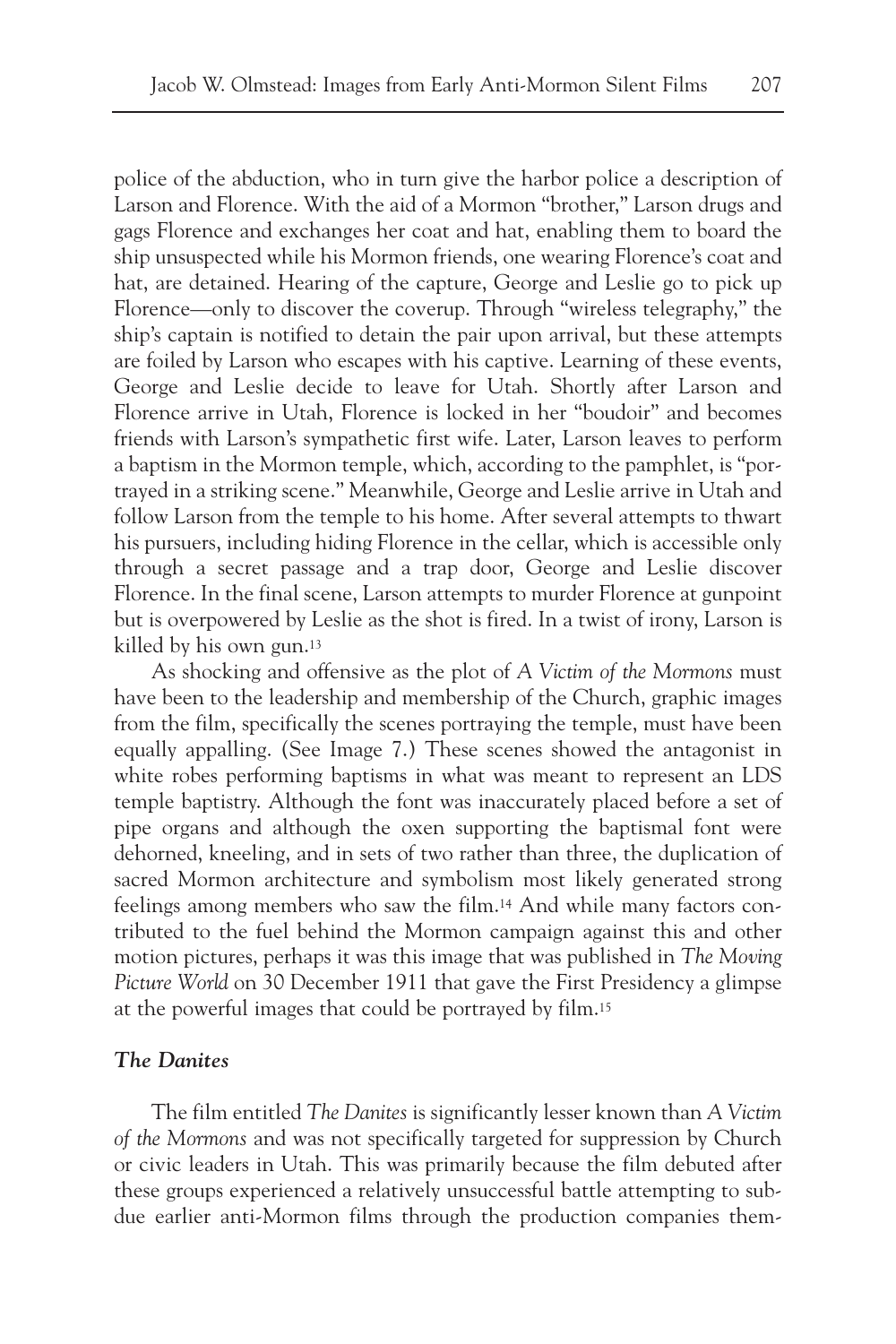selves and the National Board of Censorship.16 *The Danites* was a two-reel film, roughly two-thirds the length of *A Victim of the Mormons*, and was released by the Chicago-based Selig Polygscope Company, the first reel on 19 February 1912 and the second reel the following day.17 Selig specialized in making western-type films "on location," in which the grandeur of the West was captured.18 Advertisements for *The Danites*, published in the film trade-paper *The Moving Picture World*, capitalized on this, noting the film's sizable cast of three hundred members, the use of ten "prairie schooners" on the set, and the scenic vistas in which it was filmed while boasting, "This wonderful picture contains more real value than any previous Western story."<sup>19</sup>

Perhaps the largest selling point was that *The Danites* was written by McKee Rankin, the star of the acclaimed 1877 Broadway production, "The Danites of the Sierras," written by Joaquin Miller.20 (See Image 8.) While this production did not receive any critical acclaim, it is believed by some to have been the most popular nineteenth-century anti-Mormon theatrical production. During the 1880s, Rankin, using this production as his personal vehicle to stardom, took the movie abroad where it was a great success and continued to draw crowds for many years.21 One reviewer of *The Danites* asserted that the "older generation of theater-goers" would remember the Broadway production but "To the younger generation the reproduction of the drama in moving pictures will doubtless revive its old popularity."22 Selig was most likely counting on this; combined with the controversy generated over other anti-Mormon films at the time and the success of the Broadway play, the production of a film based upon the popular play was a fiscally sound decision.

Essentially, *The Danites* tells the story of the rundown and murder of the Williams family by several members of the Danites. In the first reel, the Williams are en route to the West when they are besieged by Danites disguised as Indians. Nancy Williams, played by Betty Harte, and her young brother, Georgie, escape and join another wagon train led by a miner named Sandy, played by Hobart Bosworth.<sup>23</sup> Two Danites, who have pledged themselves to see to the extermination of the rest of the family, also join the train in disguise. The Danites shortly discover and gun down Georgie. Unable to discover the murderers or to protect herself, Nancy clothes herself in children's apparel, cuts her hair, and changes her name to Billy Piper.

As described on a broadside advertising the second reel, the second half begins with Billy Piper's arrival at a western camp where the townspeople have gathered to hear news of the arrival of the new male school teacher. (See Image 9.) When the teacher steps out of the wagon, all are astonished at the sight of a beautiful young widow, whom Sandy immediately falls in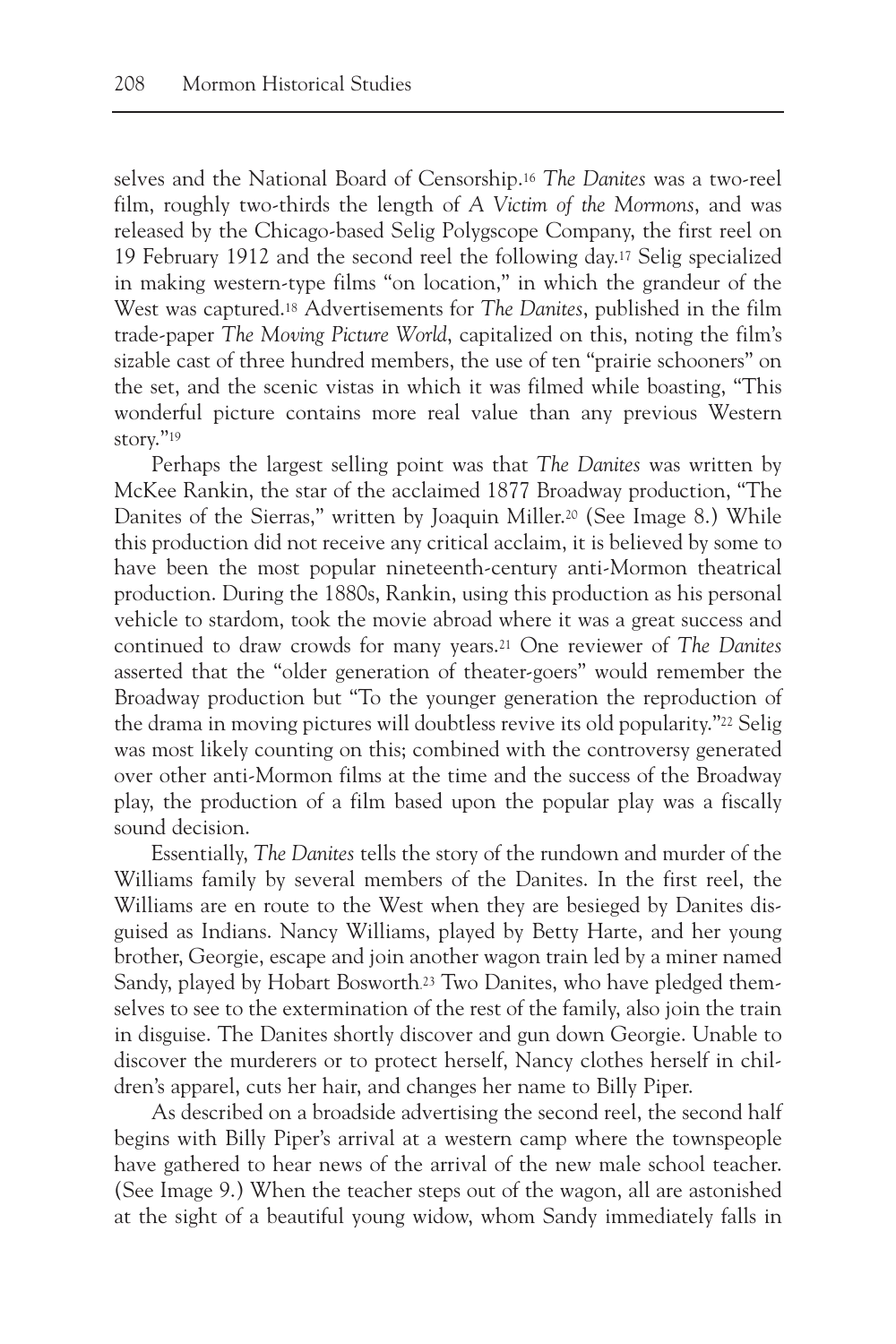love with and eventually marries. Billy Piper and the "widow" also become close friends. The Danites, still obsessed with killing the last of the Williams family, suspect Billy Piper to be Nancy and follow Billy on a visit to the widow's home. During the visit, Billy notices the Danites leering through the window and faints. While the widow tries to revive Billy, she discovers Billy's gender. After several twists in the plot, in the final scene, Billy is confronted by the Danites but is allowed to escape as Sandy holds the Danites at bay with a revolver. However, on her way to freedom, seeing the Danites closing in, Billy dies of a heart attack.24

While the film was praised for its cinematography that created "a sense of epic grandeur" of the vast prairies of the West, it was criticized for its twopart release, as neither reel made sense if viewed independently. (See Image 10.) In addition, the film was also censured because no background information was given as to why the villainous Danites were so anxious to exterminate the members of the Williams family.25 This is a departure from the screenplay, which notes that "After the death of the Mormon prophet Joseph Smith, a band of Mormons called 'DANITES' o[r] 'Destroying Angels' were commissioned by the Elders of their church to destroy all who participated in the death of their prophet, together with the members of their families, wives, mothers and children."26

Apparently, Selig believed that the implications of the term "Danites" would be apparent to American audiences. Billed only as a "western," for unknown reasons, neither the film nor any of its advertisements made specific reference to the term "Mormon." While this left some viewers guessing as to who the Danites were and what their motivations were for killing the Williamses, it did allow the film to pass the National Board of Censorship unnoticed, while other films, including *A Victim of the Mormons*, were under heavy scrutiny because of the protest of Church and civic leaders in Utah.27

#### **Conclusion**

While Mormons were outraged by the images and stories presented in these early films, Church leaders took solace in the realization that the fuel driving these productions was sizable profits, which could be generated by a controversial topic rather than by animosity against the Church. And as the profits ebbed, within a few months, these film fell into complete obscurity. Fortunately, the relics that remain from *A Victim of the Mormons* and *The Danites* give us a small glimpse at some of the earliest depictions of the Church and its members on the silver screen. Furthermore, they demonstrate the place of Mormonism in depicting the experience of the American West in film.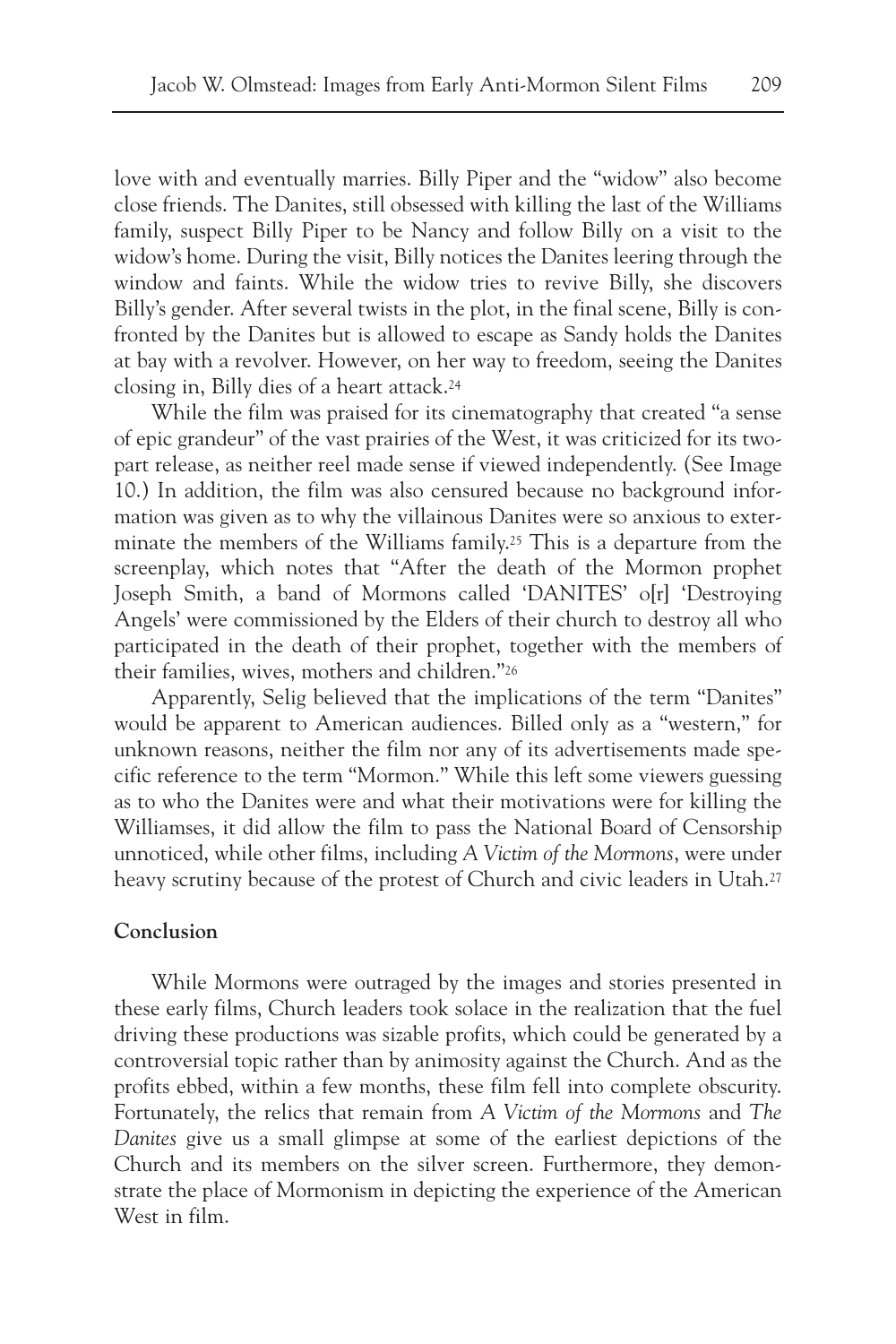### **Appendix**

#### **Anti-Mormon Silent Films, 1911–1912**

**Film Title:** *Mormones Offer (A Victim of the Mormons)* **Date of Release:** 2 October 1911 (Denmark), 3 February 1912 (U.S.) **Production Company and Locations:** Nordisk Films, Denmark **Theme:** Polygamy **Length:** 3,200 feet **Actors:** Valdemar Psilander

**Film Title:** *An Episode of Early Mormon Days* **Date of Release:** 14 December 1911 **Production Company and Locations:** Pathé Frères, France **Theme:** Mountain Meadows Massacre **Length: Actors:**

**Film Title:** *The Mountain Meadows Massacre* **Date of Release:** January 1912 **Production Company and Locations:** Pathé Frère, France **Theme:** Mountain Meadows Massacre **Length: Actors:**

**Film Title:** *The Mormon* **Date of Release:** 25 January 1912 **Production Company and Locations:** American Film Manufacturing Company, Pathé FrèresChicago **Theme:** Polygamy and Mountain Meadows Massacre **Length:** 1,000 feet **Actors:**

**Film Title:** *The Danites* **Date of Release:** 19 February 1912 (1st reel), 20 February 1912 (2nd real) **Production Company and Locations:** Selig Polyscope Company, Chicago **Theme:** Danites **Length:** 1,000 feet each reel **Actors:** Hobart Bosworth, Mary Harte

**Film Title:** *Marriage or Death* **Date of Release:** 21 February 1912 **Production Company and Locations:** Pathé Fréres, France **Theme:** Polygamy **Length: Actors:**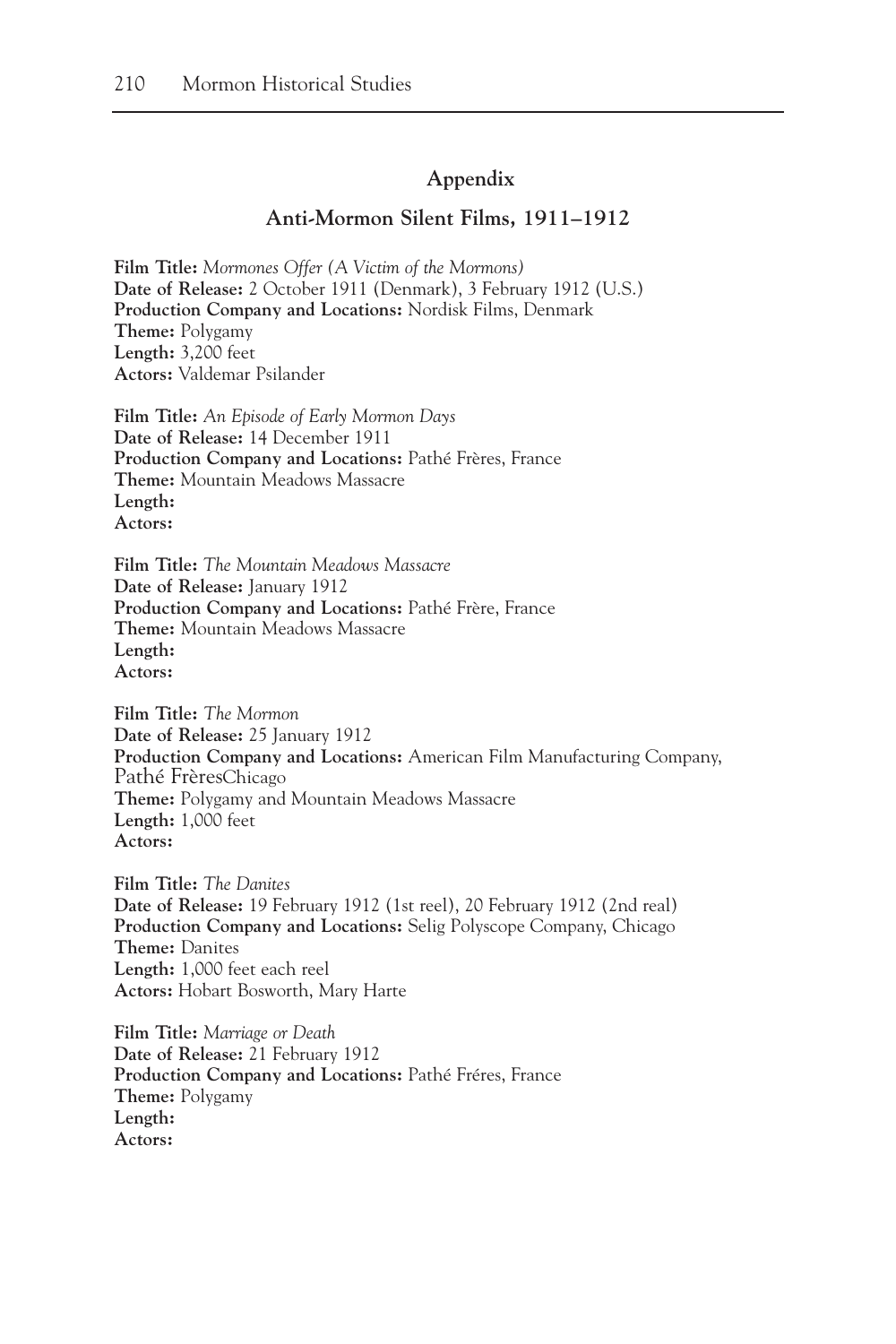

*Image 1. Broadside advertising* A Victim of the Mormons *for the Avenue Theater in London, England, November 1911. Courtesy of LDS Church Historical Library, Salt Lake City, Utah.*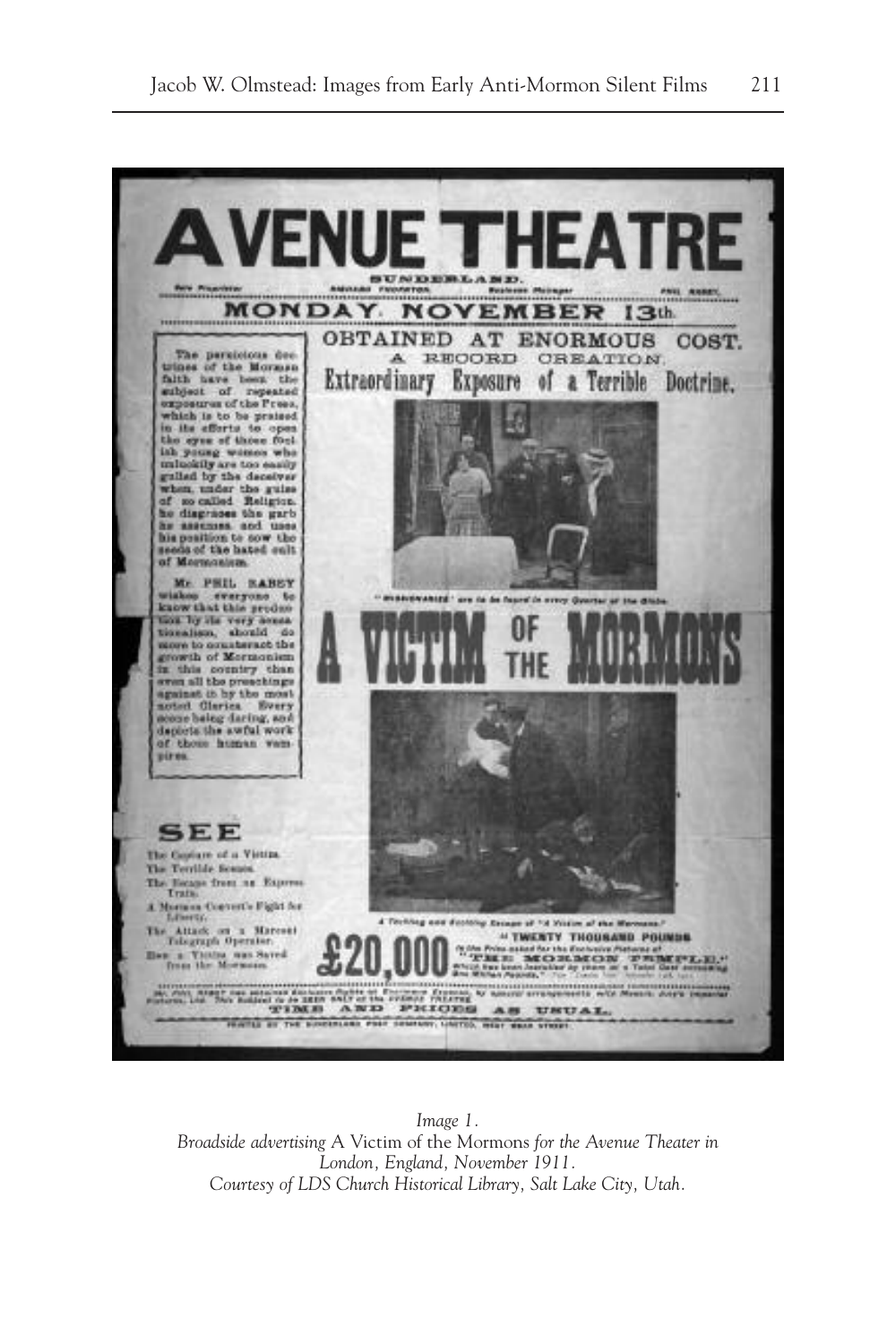

*Image 2. Broadside advertising* A Victim of the Mormons *for the Avenue Theater in London, England, November 1911. Courtesy of LDS Church Historical Library, Salt Lake City, Utah.*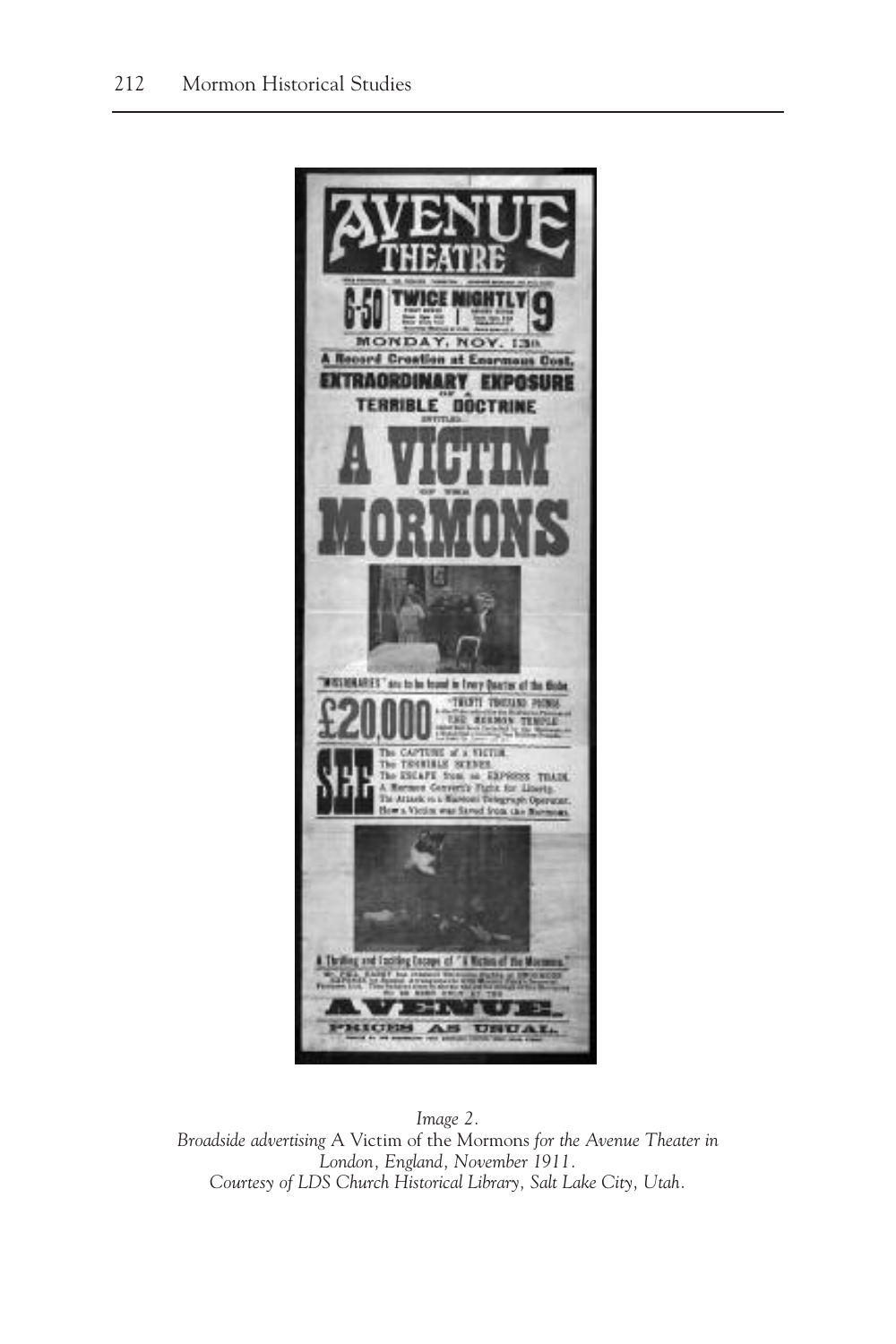

#### *Image 3.*

*Cover from a Danish pamphlet used to promote* Mormonens Offer (A Victim of the Mormons) *(Aarhus: A/S Fotorama, 1911). The pamphlet, containing sixteen pages, included a short history of the LDS Church, as well as text and images from the film. Copy in the Richard Alan Nelson Papers, 1911–1976, L. Tom Perry Special Collections, Harold B. Lee Library, Brigham Young University, Provo, Utah.*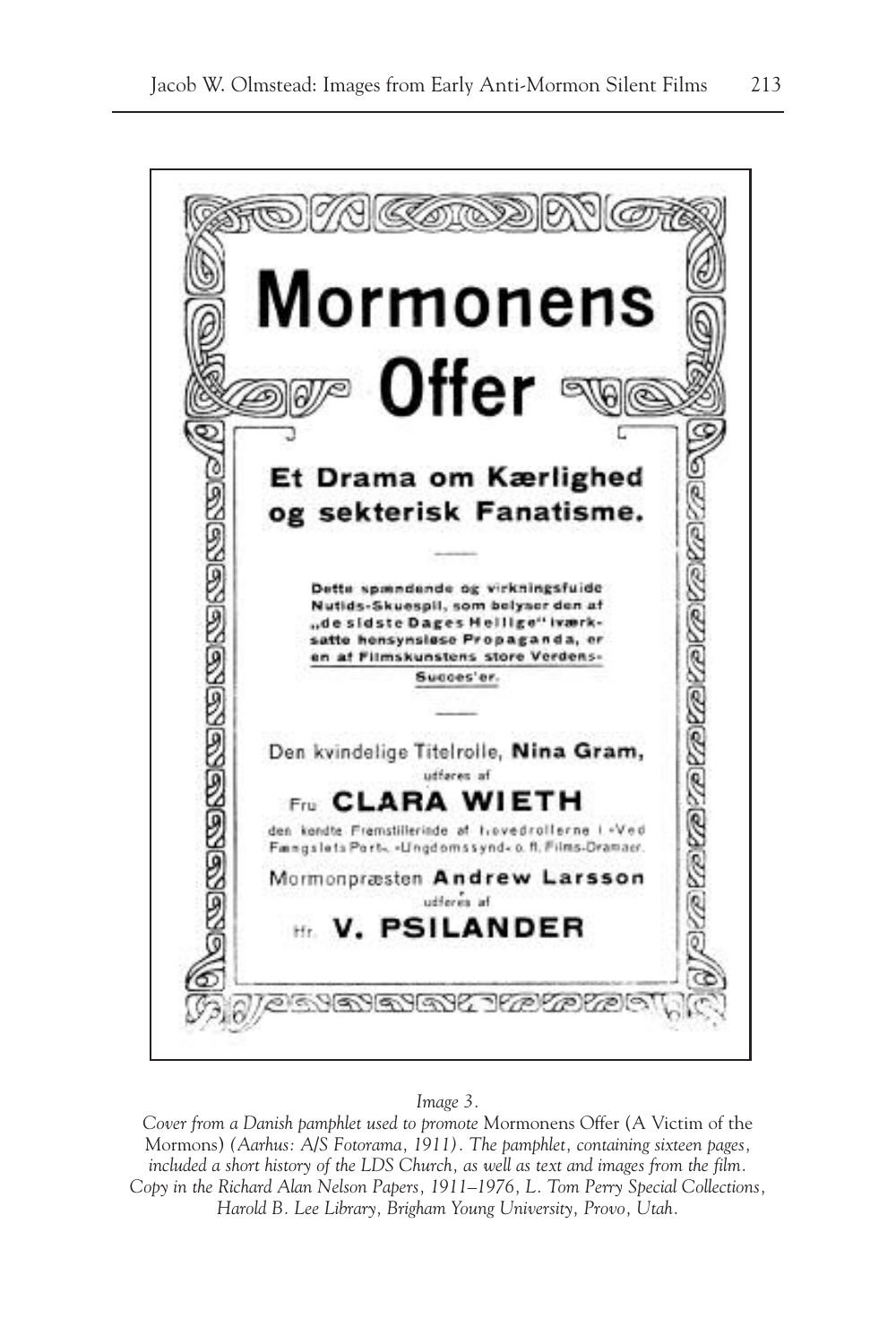

*Image 4.*

*Nordisk Films,* A Victim of the Mormons*, marketing pamphlet, Nordisk Release Heralds, Vertical Files, fd. 132, Margaret Herrick Library, Special Collections, Academy of Motion Picture Arts and Sciences and Academy Foundation, Beverly Hills, California.*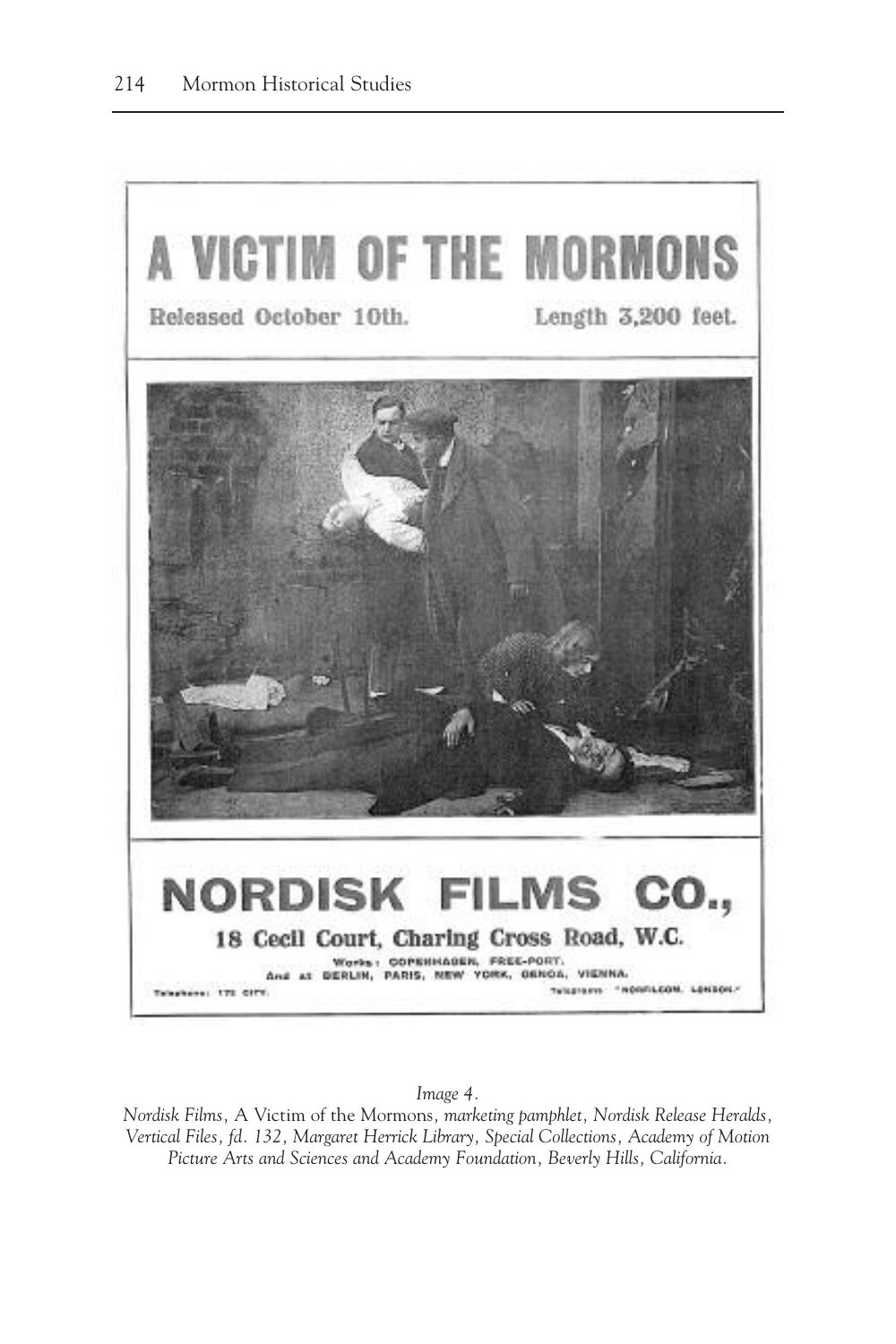# A VICTIM OF THE MORMONS.

The persicious decirious of the Mormou faith have been the subject of superior exposures by the daily pees, which is to be harded in its offerts to open the cyce of those foolish members of the gentler sex whe are unlucklik too easily guiled by the oily tangue of the decaiver when, under the gate: of so-called religion. he disguees the garb he assumes, and uses his position to sow the seeds of the hated cult of Marmonium. Set it has remained

that is being suicind, and cause him to believe himself one of the participants in the stuations size he is witnessing. From acting to mality in, we know, a new stretch, but of such a stirring patters is this drama, that is in by no recover difficult to imagine that the story portrayed is an episode in seal life being enacted before ones awn eyes.

All the characters are nutalized by members of the Needale in the North's Films Company to product in "A Victim of Company who have appeared in their former descratic transplat



the Naturetts" a thurst which, by its very associated int, should do more to counteract the growth of Morasseien in this country than all the potaching against it, even by the most noted elerico. It tells in a manner more familià than the seasy sixquent rhetoris, the terrible sufferings of a charcaing pound lady who was induced to attend a Morrison meeting, and afterwards led a prey to the orbite spell cast over her by a healer of the sect, but who happly was researd by her flerey, through the aid of similate telegraphy, from the clutches of those vampine, belone bet fair reparation was solfed. From the first toch down to the 3,100 feet to which the story sum, is is just are long series of sausticent recess and opinodes which theill the outsofter, and for the time transport him from below the pirem into the scroe.

-The the Hamiltoni Impactors," " Temptations of a Great City," and the file, the domestic process being as inflores i-

- Generi Gaussa, an Engineer Parauteck Gearge, No Sign-F. LESSE DEES, her Firest ....
- ... Here R. Sumarti. ... Page CLASS WHERE .. HERE CALLS WEITH.
- Attniew Langer, Rosteau Preacher Hunn W. PHLAYDER,

In a restorant, Goege Grange, his stater Florence and fordinys. Lothe Berg, are enjoying a repeat, when the Rev. Lucson, a Merrion preschir ambien. The sirele was a former schoolfollow at George's, and as such is introduced to Floremer, whilst It is evident that Leslie has taken a rational uniquilic to the sum.

#### *Image 5.*

*Nordisk Films,* A Victim of the Mormons*, marketing pamphlet, Nordisk Release Heralds, Vertical Files, fd. 132, Margaret Herrick Library, Special Collections, Academy of Motion Picture Arts and Sciences and Academy Foundation, Beverly Hills, California.*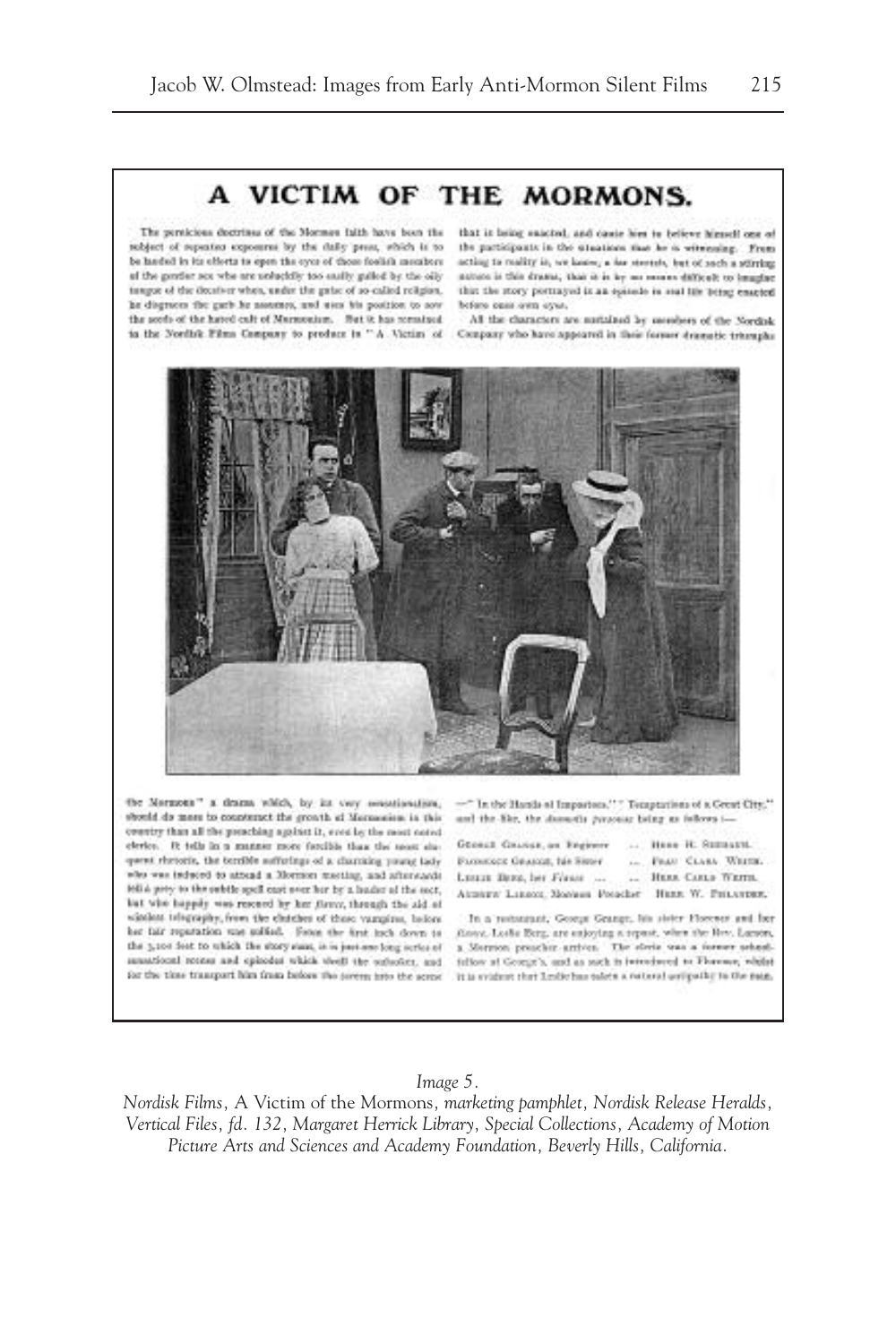

*Image 6. Ad appearing in* The Moving Picture World *11 (10 February 1912): 507.*



*Image 7. Temple scene from* A Victim of the Mormons*, in* The Moving Picture World *10 (30 December 1911): 1085.*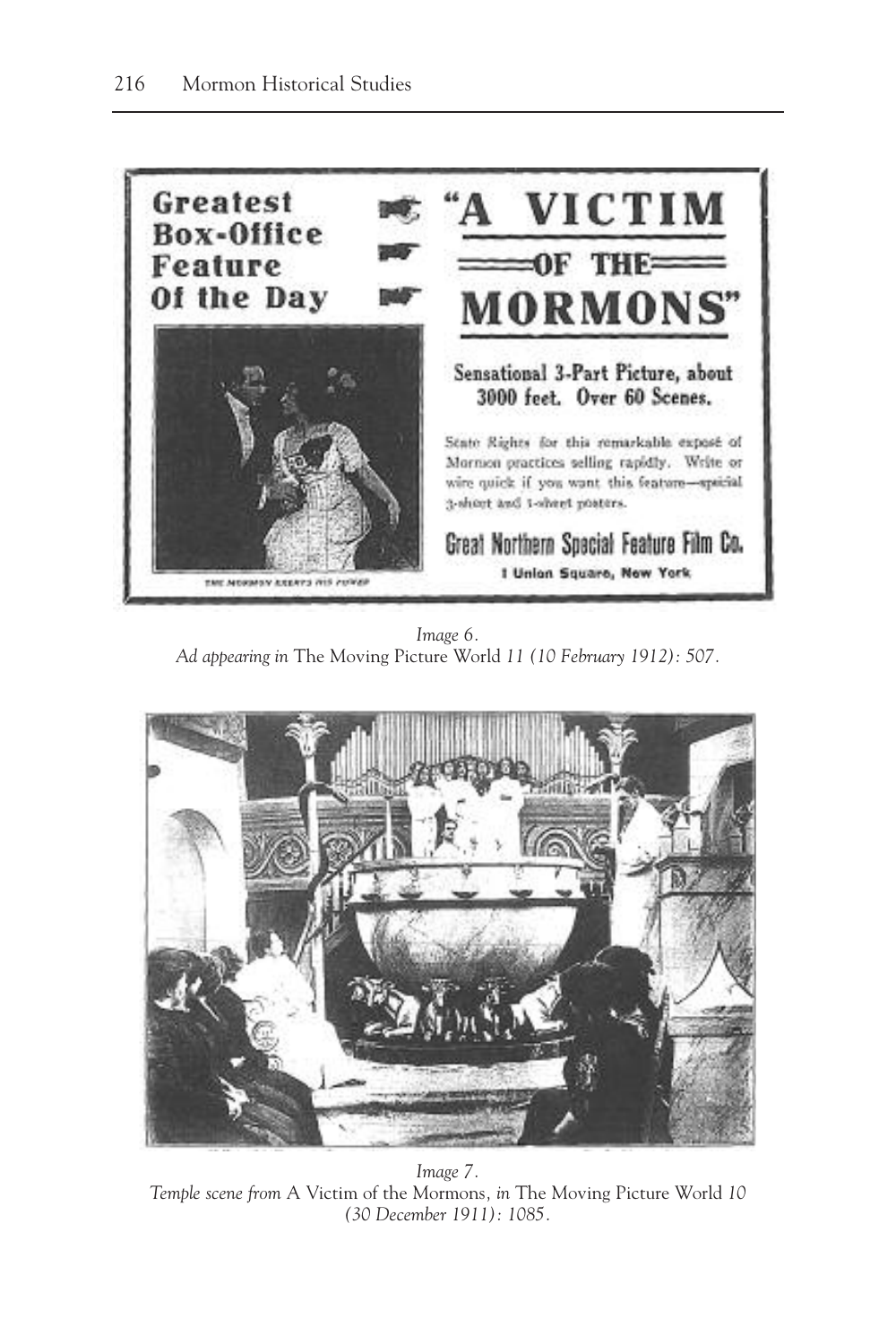|                | "SHE DANITES".                                              |                   |
|----------------|-------------------------------------------------------------|-------------------|
|                | Written by McKee Famkin. Produced by Francis Bogges.        |                   |
|                | Second Reel.                                                |                   |
|                | CAST.                                                       |                   |
| Sandy,         | A Hiner.                                                    | Hobart Bosworth.  |
| Judge,         |                                                             | Geo. Hernandes.   |
| Parson,        | A miner.                                                    | W. T. Santachi    |
| Limber Tim.    |                                                             | Herbert Rawlinson |
| Hickman.       | A Denite                                                    | Roy Watson.       |
| Carter.        |                                                             | Al. E. García.    |
| Chink.         | A handy Chinaman.                                           | F. W. Huntly.     |
| Stage driver   |                                                             | Frank Richardson. |
|                | Grasshopper Jake. Prop. of Howling Wilderness. Frank Clark. |                   |
| Jack Bates,    | A miner                                                     | Edward Philbrook. |
| Billy Piner,   | (Nancy Williams)                                            | Betty Harte.      |
| "The Widow"    | the schoolms'am                                             | Rugenie Besserer. |
| Captain Tommie |                                                             | Anna Dodge.       |
| Bunker Hill    |                                                             | Jane Keckly.      |

*Image 8.*

*Cast list from McKee Rankin's screenplay,* The Danites*, folder 201, William Selig Collection, Special Collections, Margaret Herrick Library, Academy of Motion Picture Arts and Sciences and Academy Foundation, Beverly Hills, California.*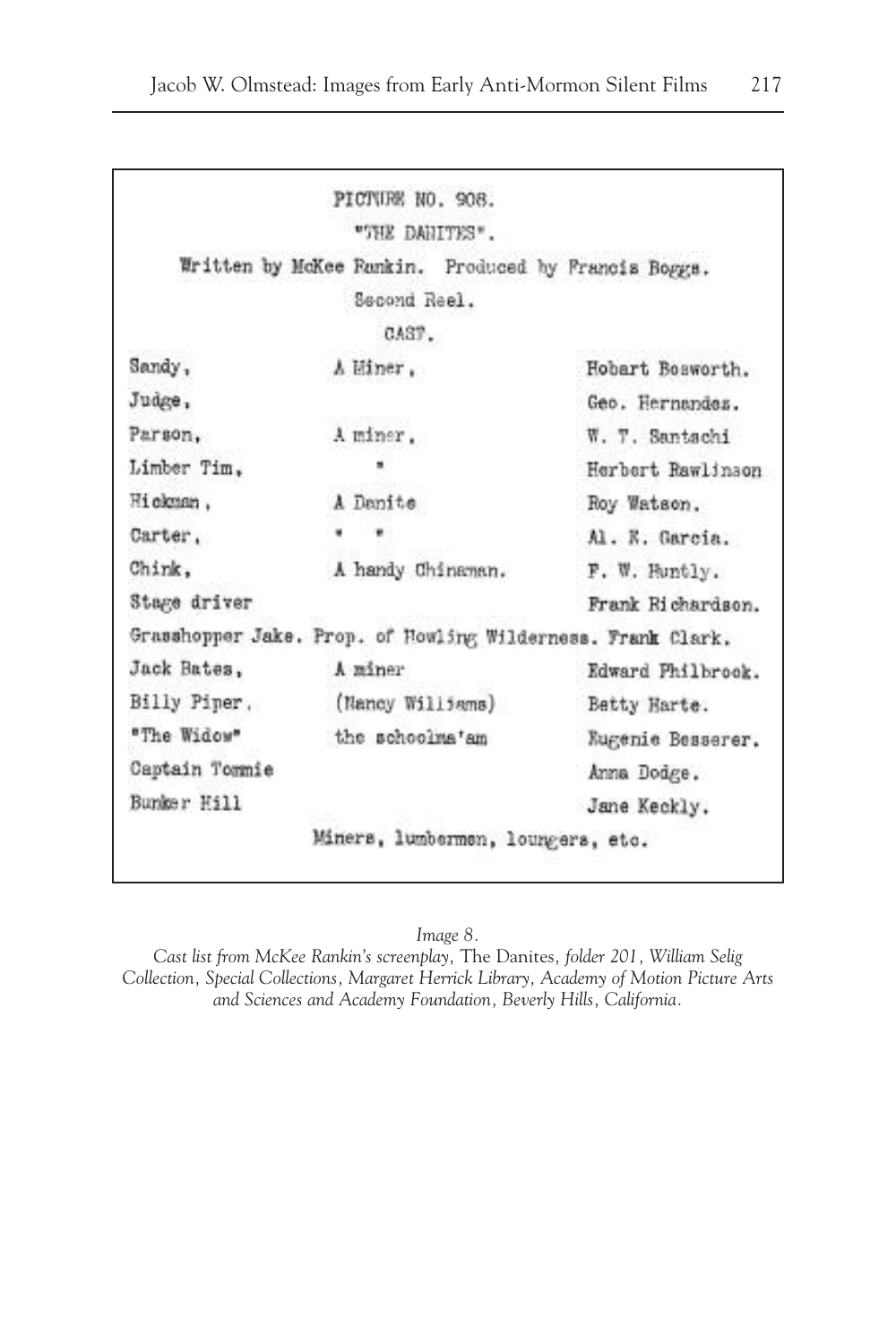

*Image 9.*

*Broadside from McKee Rankin's screenplay,* The Danites*, folder 201, William Selig Collection, Special Collections, Margaret Herrick Library, Academy of Motion Picture Arts and Sciences and Academy Foundation, Beverly Hills, California.*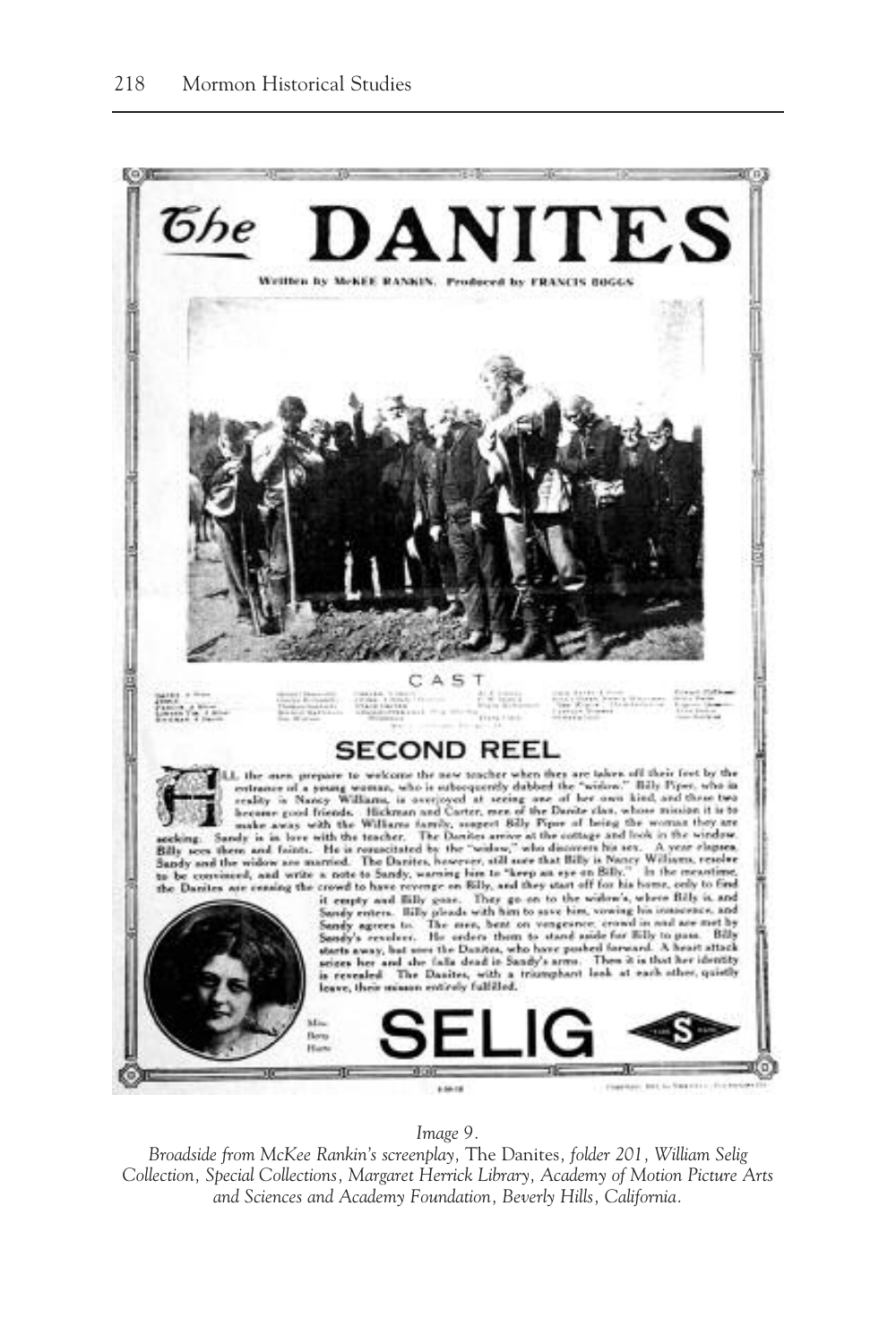

*Image 10. Scene from* The Danites*, in* The Moving Picture World *11 (24 February 1912): 660.*

#### **Notes**

1. "Mormon Governor Threat to Bar Films in Utah," *Morning Telegraph* (New York, New York), 28 January 1912, sect. 4, pt. 2, p.1; clipping in Scrapbook no. 1 (1909–1916), box 1, 119, William Spry Papers, L. Tom Perry Special Collections, Harold B. Lee Library, Brigham Young University, Provo, Utah (hereafter cited as Perry Special Collections).

2. For an in-depth and detailed discussion of the efforts to suppress these films, see Brian Q. Cannon and Jacob W. Olmstead, "'Scandalous Film': The Campaign to Suppress Anti-Mormon Motion Pictures, 1911–12," *Journal of Mormon History* 29, no. 2 (fall 2003): 42–76. For the fullest discussion of anti-Mormon film in the first half of the twentieth century, see Richard Nelson, "A History of Latter-day Saint Screen Portrayals in the Anti-Mormon Film Era, 1905–1936" (M.A. Thesis, Brigham Young University, 1975). See also Richard Alan Nelson, "From Antagonism to Acceptance: Mormons and the Silver Screen," *Dialogue: A Journal of Mormon Thought* 10, no. 3 (spring 1977): 59–69.

3. An incomplete copy of *A Victim of the Mormons* is held at the LDS Church History Library, Family and Church History Department, The Church of Jesus Christ of Latter-day Saints, Salt Lake City, Utah. A copy is also held at the Danish Film Museum in Copenhagen. A copy of *The Danites* is not known to exist. Only three of Francis W. Boggs's (the director) two hundred films are extant. Eugene Michael Vazzana, *Silent Film Necrology*, 2nd ed (Jefferson, North Carolina: McFarland & Company, 2001), 52.

4. Ironically, Great Northern Special Feature Film Company, which was handling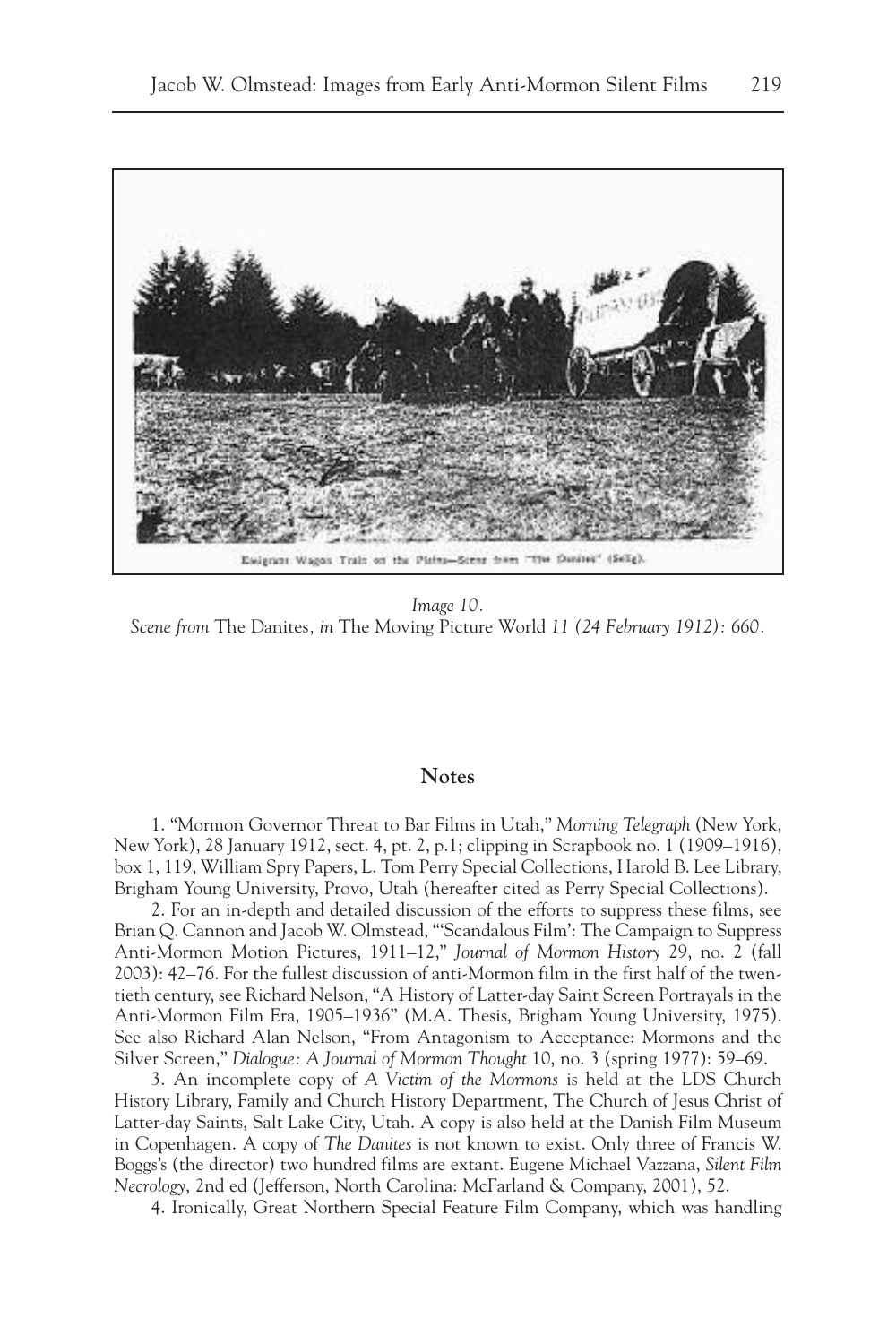the American distribution of *A Victim of the Mormons*, claimed, "All films handled by the Great Northern Special Feature Film Co. will first be subjected to the criticism of the National Board of Censorship before being placed on the market, and the verdict of the Board will in every case be abided by." "Great Northern Special Feature Film Co," *The Moving Picture World* 11 (6 January 1912):13.

5. *The Cinema in Denmark* (Copenhagen: The Danish Film Foundation, 1970), 3.

6. The film length was 3,200 feet, Nordisk's longest to be released in 1911. Nelson, "A History of Latter-day Saint Screen Portrayals," 29. The year following the debut of *A Victim of the Mormons*, of the 103 films produced by Nordisk, only half were over 1,200 feet. Ebbe Neergaard, *The Story of Danish Film* (Copenhagen: Det Danske Selskab, 1963), 47.

7. Most of the company was connected with the prestigious Royal Danish Theater in Copenhagen. Nelson, "A History of Latter-day Saint Screen Portrayals," 24–25, 29. For a more detailed discussion of Nordisk Film Kompagni and the careers of Olsen, Vladimar, and Blom, see Neergaard, *The Story of Danish Film*, 9–46.

8. *The Cinema in Denmark*, 4; see also Nelson, "A History of Latter-day Saint Screen Portrayals,"25.

9. See "Great Northern Special Feature Film Company," *The Moving Picture World* 11 (27 January 1912): 315; "Mormon Pictures in Demand," *The Moving Picture World* 11 (10 February 1912): 470. Apparently, differing variations of the promotion pamphlets were printed according to the country in which it was being exhibited. For the London version, see Nordisk Films, *Mormonens Offer* (*A Victim of the Mormons*) (Aarhus: A/S Fotorama, 1911), marketing pamphlet, Nordisk Release Heralds, Vertical Files, fd. 132, Margaret Herrick Library, Special Collections, Academy of Motion Picture Arts and Sciences and Academy Foundation, Beverly Hills, California. A copy of the Danish version is in the Richard Alan Nelson Papers, 1911–1976, Box 1, fd 2, Perry Special Collections.

10. "A Victim of the Mormons," *Bioscope* 8 (5 October 1911): 8; "Great Northern Special Feature Film Company," *The Moving Picture World* 11 (27 January 1912): 315.

11. "Jury's Imperial Pictures, Ltd," *Bioscope* 8 (12 October 1911): 66; *The Moving Picture World* 11 (16 March 1912): 993.

12. *The Moving Picture World* 11 (10 February 1912): 507; "Mormon Pictures in Demand," *The Moving Picture World* 11 (10 February 1912): 470.

13. Nordisk Films, *A Victim of the Mormons*, marketing pamphlet.

14. For example, Edwin D. Hatch's thoughts on the temple scene were published in *The Latter-Day Saints' Millennial Star*. He wrote, "Perhaps the most absurd feature of the entire affair was the arrival of two English youths in Utah, who are shown as following the supposed 'Mormon' villain from a structure representing the great 'Mormon' temple—which no one who has seen the original or a real photograph of the temple would have recognized, but which, with its pillared porch and broad stone steps extending across the entire front, resembled the entrance to a modern Wesleyan chapel or the front of the church of the Madeline in Paris." Edwin D. Hatch, "Moving Picture Misrepresentations,"*The Latter-Day Saints' Millennial Star* 73 (9 November 1911): 710.

15. *The Moving Picture World* 10 (30 December 1911): 1085; For a discussion of how the First Presidency first learned of *A Victim of the Mormons*, see Cannon and Olmstead, "Scandalous Film," 51–52.

16. See Cannon and Olmstead, "Scandalous Film," 68–69.

17. The film length for *The Danites* was 1,000 feet for each reel. The concept of longer films having not fully developed, it was an accepted practice to release multireeled films on separate dates. Nelson, "A History of Latter-day Saint Screen Portrayals," 66.